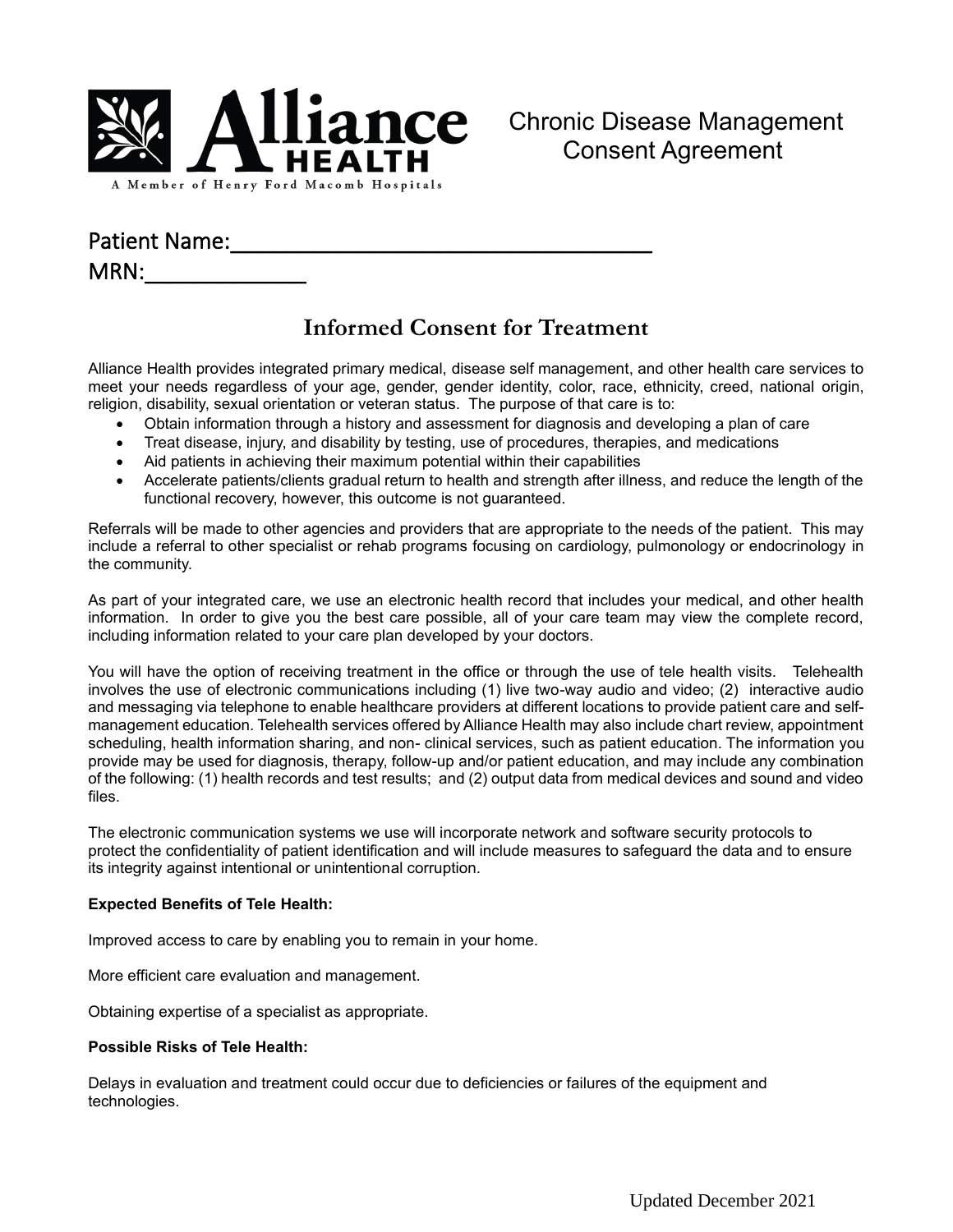In rare events, our provider may determine that the transmitted information is of inadequate quality, thus necessitating a rescheduled telehealth consult or an in-person consult.

In very rare events, security protocols could fail, causing a breach of privacy of personal medical information.

By signing below, you acknowledge that you understand and agree with the following:

1. I hereby consent to receiving Alliance Health services via telehealth technologies. I understand it is up to the provider to determine whether or not my specific clinical needs are appropriate for a telehealth encounter.

2. I understand that federal and state law requires health care providers to protect the privacy and the security of health information. I understand that Alliance Health will take steps to make sure that my health information is not seen by anyone who should not see it.

3. I understand there is a risk of technical failures during the telehealth encounter beyond the control of Alliance Health. I agree to hold harmless Alliance Health for delays in evaluation or for information lost due to such technical failures.

4. I understand that I have the right to withhold or withdraw my consent to the use of telehealth in the course of my care at any time, without affecting my right to future care or treatment. I understand that I may suspend or terminate use of the telehealth services at any time for any reason or for no reason. I understand that if I am experiencing a medical emergency, that I will be directed to dial 9-1- 1 immediately and that Alliance Health providers are not able to directly connect me to local emergency services.

5. I understand that I may expect the anticipated benefits from the use of telehealth in my care, but that no results can be guaranteed or assured.

6. I understand that my healthcare information may be shared with other individuals for scheduling and billing purposes.

**\*The signature below at the bottom of this page provides Consent for Telehealth Treatment.\*** I fully understand that this consent is given in advance of a specific diagnosis or treatment. I am also aware that this consent will remain in effect until revoked in writing. My consent will be carried over to other Alliance Health locations should I choose another provider or service within this organization.

# Financial Agreement

I understand that Alliance Health will charge fees for the service rendered for my care. These fees may be estimated at times based on anticipated services to be provided, but will always be adjusted to the actual fees associated with the exact services that were provided to me. To ensure Alliance Health bills my insurance company correctly, I am responsible for providing Alliance Health with accurate insurance information.

If I have medical insurance, Alliance Health will bill my insurance company the fees referred to above. I acknowledge and understand that I am responsible to know what medical services my insurance company will cover or not. I also understand that at this time I will not be responsible to pay for the amount that my insurance company will not cover, which includes insurance co-pays and/or deductibles. If I have no insurance, I understand that the fees charged to me are at this time not my responsibility. If Alliance Health will no longer be responsible for co-pays and/or deductibles, I will be notified before services are rendered.

If I have been injured at work or in an accident, I am responsible to provide Alliance Health with the necessary Worker's Compensation or Auto Insurance billing information so that Alliance Health can bill the appropriate responsible party.

## **Acknowledgment**

My signature indicates that I have read and understand all of the information above and on page one of this form. I understand that: